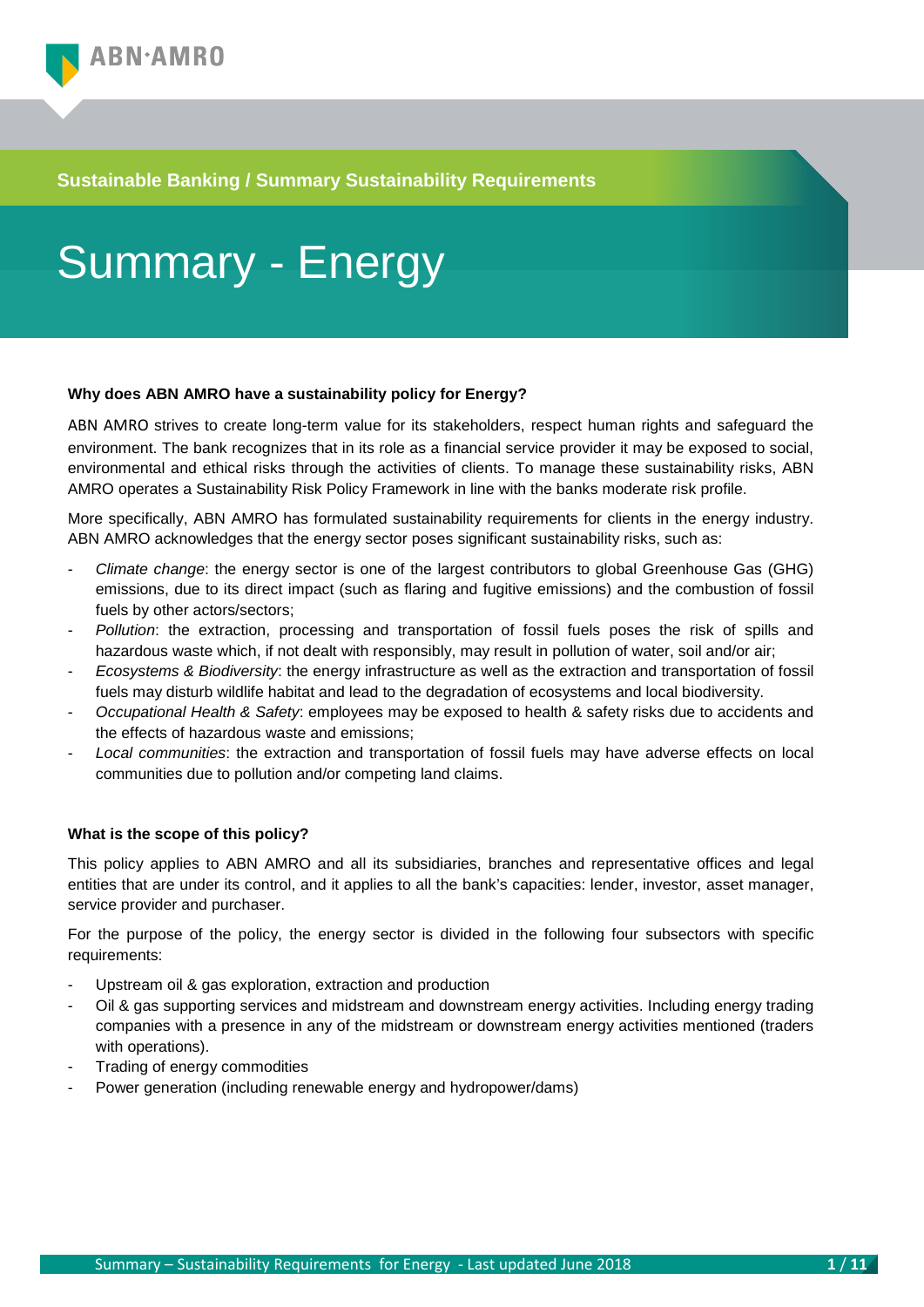#### **Due-diligence standards**

For all clients classified in the four subsectors ABN AMRO applies a set of minimum requirements and benchmark criteria. ABN AMRO will only finance clients who comply with all applicable minimum requirements, or have an improvement plan in place to do so within a limited timeframe. The benchmark criteria, which are aligned with international best practices, are used to compare the client's performance with their industry peers on an ongoing basis. An overview of the applicable minimum requirements and benchmark criteria for the other four subsectors is included in the appendix below.

In addition, the bank applies specific rules for energy activities in sectors that are highly sensitive due to their complex nature and/or diverging stakeholder views. These are nuclear power, shale gas & coal seam gas and oil & gas sector activities in fragile states, conflict-affected and high-risk areas. Credit proposals related to these energy sources are assessed and validated against the special requirements included in appendix 5 below.

ABN AMRO has an inclusive approach. This means that the bank will engage with clients who do not yet meet the bank's minimum requirements, but who are willing and able to do so within a limited timeframe. The exception to this inclusive approach concerns activities on ABN AMRO's [Exclusion List;](https://www.abnamro.com/en/images/Documents/040_Sustainable_banking/060_Strategy/ABN_AMRO_Exclusion_list.pdf) as these activities are simply too risky from a sustainability perspective.

#### **How does ABN AMRO put its standards into practice?**

In accordance with its Sustainability Risk Policy for Lending and Project Finance, ABN AMRO puts its sustainability standards into practice through a sustainability risk management process. This covers the following steps; risk determination, risk assessment, approval of the transaction and monitoring and reporting. ABN AMRO reviews (prospective) clients at various moments to determine their compliance with the bank's Policy:

- When the client is first accepted:
- If and when the client applies for a loan of  $\epsilon$  1 million or more the review is then repeated every year;
- In the event of incidents or if important new information comes to light based on which the client's risk level or performance score might change.

#### **Appendices:**

Appendix 1: sustainability standards for Upstream oil & gas exploration, extraction and production

Appendix 2: sustainability standards for Oil & gas supporting services; midstream and downstream energy activities

Appendix 3: sustainability standards for Trading of energy commodities

Appendix 4: sustainability standards for Power Generation

Appendix 5: sustainability standards for Sensitive Energy Sector Activities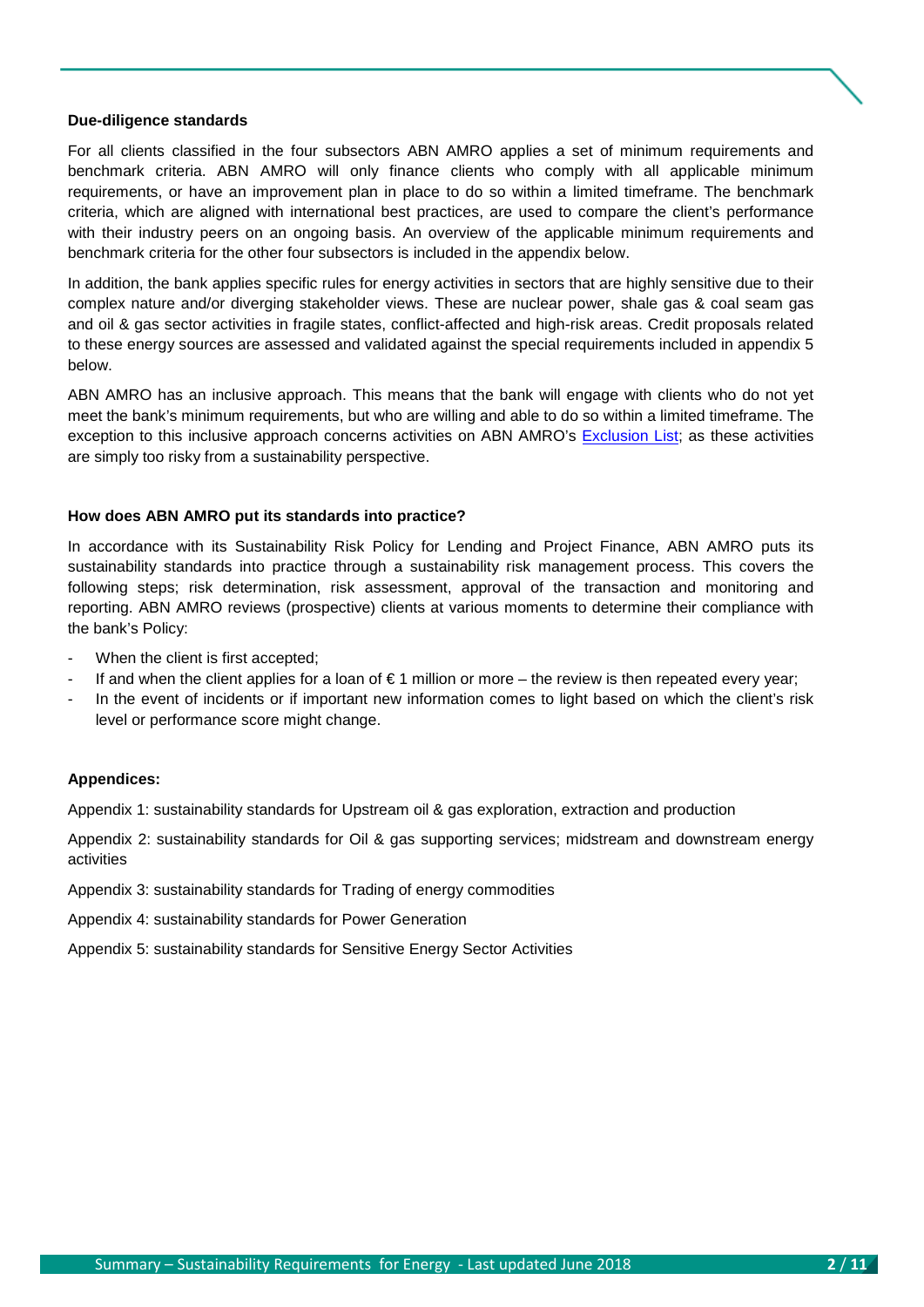## **Appendix 1 - Requirements Upstream oil & gas exploration, extraction and production**

|    |                                                                                                                                                                                                                                                                                                                                                                                                                                                                                                                | Minimum<br>requirements | <b>Benchmarks</b> |
|----|----------------------------------------------------------------------------------------------------------------------------------------------------------------------------------------------------------------------------------------------------------------------------------------------------------------------------------------------------------------------------------------------------------------------------------------------------------------------------------------------------------------|-------------------------|-------------------|
| 1. | Bank clients declare to be in compliance with any laws and regulation<br>applicable to them and to obtain, maintain and ensure compliance with all<br>requisite permits and licences.                                                                                                                                                                                                                                                                                                                          | X                       |                   |
| 2. | Bank clients demonstrate their commitment to managing environmental and<br>social impacts and are expected to have an environmental and social policy<br>in place that describes the management of all key environmental and social<br>including but not limited to (1) environmental protection (air<br>risks.<br>emissions, waste and wastewater management), (2) employee and<br>community health & safety, (3) emergency preparedness & response, (4)<br>human rights, and (5) anti-corruption measures.   | X                       |                   |
| 3. | Bank clients are expected to have a corporate Environmental and Social<br>Management System (ESMS) in place, which ensures compliance with<br>applicable national legislation and environmental and social policies. The<br>ESMS is in line with international standards such as ISO:14001 or<br>OHSAS:18001, has clear objectives and targets and includes documented<br>procedures to mitigate, monitor and measure, on a regular basis, the<br>environmental and social impacts of the business activities. | X <sup>1</sup>          |                   |
| 4. | Bank clients apply environmental and social criteria to the selection of<br>service providers and contractors and monitor their environmental and<br>social performance.                                                                                                                                                                                                                                                                                                                                       | X                       |                   |
| 5. | Bank clients reduce their greenhouse gas emissions over time, avoid gas<br>flaring and venting as much as possible, and improve resource efficiency<br>(including water).                                                                                                                                                                                                                                                                                                                                      | X                       |                   |
| 6. | When impacting stakeholders, bank clients engage constructively and<br>openly with stakeholders (local communities in particular), and should<br>address their environmental and social concerns adequately and on time.<br>This includes mechanisms for dealing with complaints and grievances.                                                                                                                                                                                                               | X                       |                   |
| 7. | Bank clients have a good track record, in terms of:                                                                                                                                                                                                                                                                                                                                                                                                                                                            | X                       |                   |
|    | Incident rates (e.g. spills, fires, injuries, fatalities, fraud/corruption cases<br>a)<br>human rights violations) are low or show consistent decline over time;                                                                                                                                                                                                                                                                                                                                               |                         |                   |
|    | the company has a demonstrated capacity in comprehensive and<br>b)<br>transparent response management.                                                                                                                                                                                                                                                                                                                                                                                                         |                         |                   |
|    | inspection authorities have not reported significant shortcomings in the<br>C)<br>company's management of environmental and social risks.                                                                                                                                                                                                                                                                                                                                                                      |                         |                   |
| 8. | Bank clients are expected to report comprehensively about their<br>environmental and social performance. This includes the disclosure of their<br>greenhouse gas emissions, the environment, health & safety statistics, and<br>(tax) payments to local governments (where applicable). GRI reporting in<br>accordance with the Oil and Gas Sector Supplement must be used as a<br>benchmark.                                                                                                                  | $X^2$                   | X                 |
| 9. | Bank clients apply Best Available Techniques in the oil & gas sector.                                                                                                                                                                                                                                                                                                                                                                                                                                          |                         | X                 |
|    | 10. Bank clients are committed to the continuous improvement of the<br>management of environmental and social risks, with the aid of quantitative<br>targets for improvement (e.g. zero incidents/zero lost time injuries).                                                                                                                                                                                                                                                                                    |                         | X                 |
|    | 11. Bank clients develop appropriate decommissioning plans for oil & gas<br>activities (including rehabilitation of the natural environment where<br>applicable).                                                                                                                                                                                                                                                                                                                                              |                         | X                 |
|    | 12. Bank clients ensure that human rights are respected under their corporate<br>responsibility. Oil & gas operations are preceded by an adequate human<br>rights due-diligence process and clients should ensure remedy and<br>compensation measures to mitigate (human rights) impacts. Compliance<br>with the UN Guiding Principles on Business & Human Rights, the Voluntary                                                                                                                               |                         | Χ                 |

<span id="page-2-0"></span><sup>&</sup>lt;sup>1</sup> For large globally operating companies (integrated majors) the ESMS should be certified. <sup>2</sup> Minimum requirement for large globally operating companies (integrated majors).

<span id="page-2-1"></span>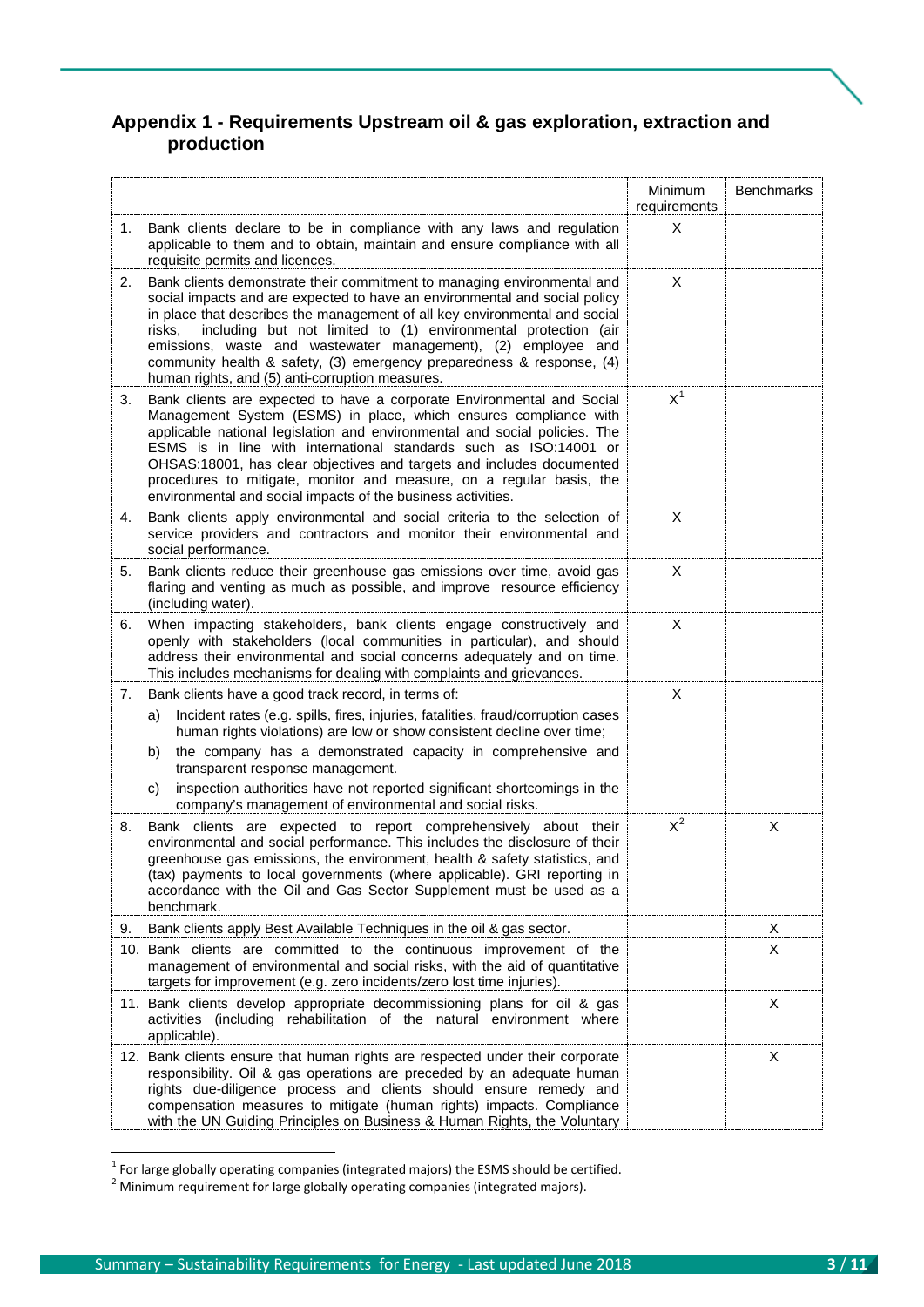| Principles on Security and Human Rights, and the ILO Core Conventions<br>must be used as a benchmark.                                                                                                                                                                                                                                                             |  |
|-------------------------------------------------------------------------------------------------------------------------------------------------------------------------------------------------------------------------------------------------------------------------------------------------------------------------------------------------------------------|--|
| 13. Bank clients are committed to on- and offshore biodiversity conservation<br>and protection (which includes marine mammals). Biodiversity impacts are<br>identified and managed and mitigated in a Biodiversity Management Plan in<br>order to achieve 'no net loss' (in areas of natural habitat) or 'net positive<br>impact' (in areas of critical habitat). |  |
| 14. Bank clients actively participate in sustainability initiatives such as: UN<br>Global Compact, IPIECA, EITI, Global Gas Flaring Reduction Initiative, the<br>Oil Spill Response Project, the Carbon Disclosure Project, the Energy and<br>Biodiversity Initiative, etc.                                                                                       |  |

## **Appendix 2 - Requirements Oil & gas supporting services; midstream and downstream energy activities**

|    |                                                                                                                                                                                                                                                                                                                                                                                                                                                                                                                         | <b>Minimum</b><br>requirements | Benchmark<br>s |
|----|-------------------------------------------------------------------------------------------------------------------------------------------------------------------------------------------------------------------------------------------------------------------------------------------------------------------------------------------------------------------------------------------------------------------------------------------------------------------------------------------------------------------------|--------------------------------|----------------|
| 1. | Bank clients declare to be in compliance with any laws and regulation applicable<br>to them and to obtain, maintain and ensure compliance with all requisite permits<br>and licences.                                                                                                                                                                                                                                                                                                                                   | X                              |                |
| 2. | Bank clients demonstrate their commitment to managing environmental and<br>social impacts and are expected to have an environmental and social policy in<br>place that describes the management of all key environmental and social risks,<br>including but not limited to (1) environmental protection (air emissions, waste and<br>wastewater management), (2) employee and community health & safety, (3)<br>emergency preparedness & response, (4) human rights, and (5) anti-corruption<br>measures.               | X                              |                |
| 3. | Bank clients are expected to have a corporate Environmental and Social<br>Management System (ESMS) in place, which ensures compliance with<br>applicable national legislation and internal environmental and social policies. The<br>ESMS is in line with international standards such as ISO:14001 or<br>OHSAS:18001, has clear objectives and targets and includes documented<br>procedures to mitigate, monitor and measure, on a regular basis, the<br>environmental and social impacts of the business activities. | $X^3$                          |                |
| 4. | Bank clients apply environmental and social criteria to the selection of service<br>providers and contractors – including criteria for the vetting of vessels and<br>storage facilities - and monitor their environmental and social performance.                                                                                                                                                                                                                                                                       | X                              |                |
| 5. | When impacting stakeholders, bank clients engage constructively and openly<br>with stakeholders (local communities in particular), and should address their<br>environmental and social concerns adequately and on time. This includes<br>mechanisms for dealing with complaints and grievances.                                                                                                                                                                                                                        | X                              |                |
| 6. | Bank clients have a good track record, in terms of:                                                                                                                                                                                                                                                                                                                                                                                                                                                                     | X                              |                |
|    | Incident rates (e.g. spills, fires, injuries, fatalities, fraud/corruption cases<br>a)<br>human rights violations) are low or show consistent decline over time;                                                                                                                                                                                                                                                                                                                                                        |                                |                |
|    | the company has a demonstrated capacity in comprehensive and<br>b)<br>transparent response management;                                                                                                                                                                                                                                                                                                                                                                                                                  |                                |                |
|    | inspection authorities have not reported significant shortcomings in the<br>C)<br>company's management of environmental and social risks.                                                                                                                                                                                                                                                                                                                                                                               |                                |                |
| 7. | Bank clients are expected to report comprehensively about their environmental<br>and social performance. This includes the disclosure of their greenhouse gas<br>emissions, the environment, health & safety statistics, and (tax) payments to<br>local governments (where applicable). GRI reporting in accordance with the Oil<br>and Gas Sector Supplement must be used as a benchmark.                                                                                                                              | $X^4$                          | X              |

**THE ESMS should be certified for large globally operating companies (integrated majors).**<br>The ESMS should be certified for large globally operating companies (integrated majors).

<span id="page-3-1"></span><span id="page-3-0"></span> $^4$  Minimum requirement for large globally operating companies (integrated majors).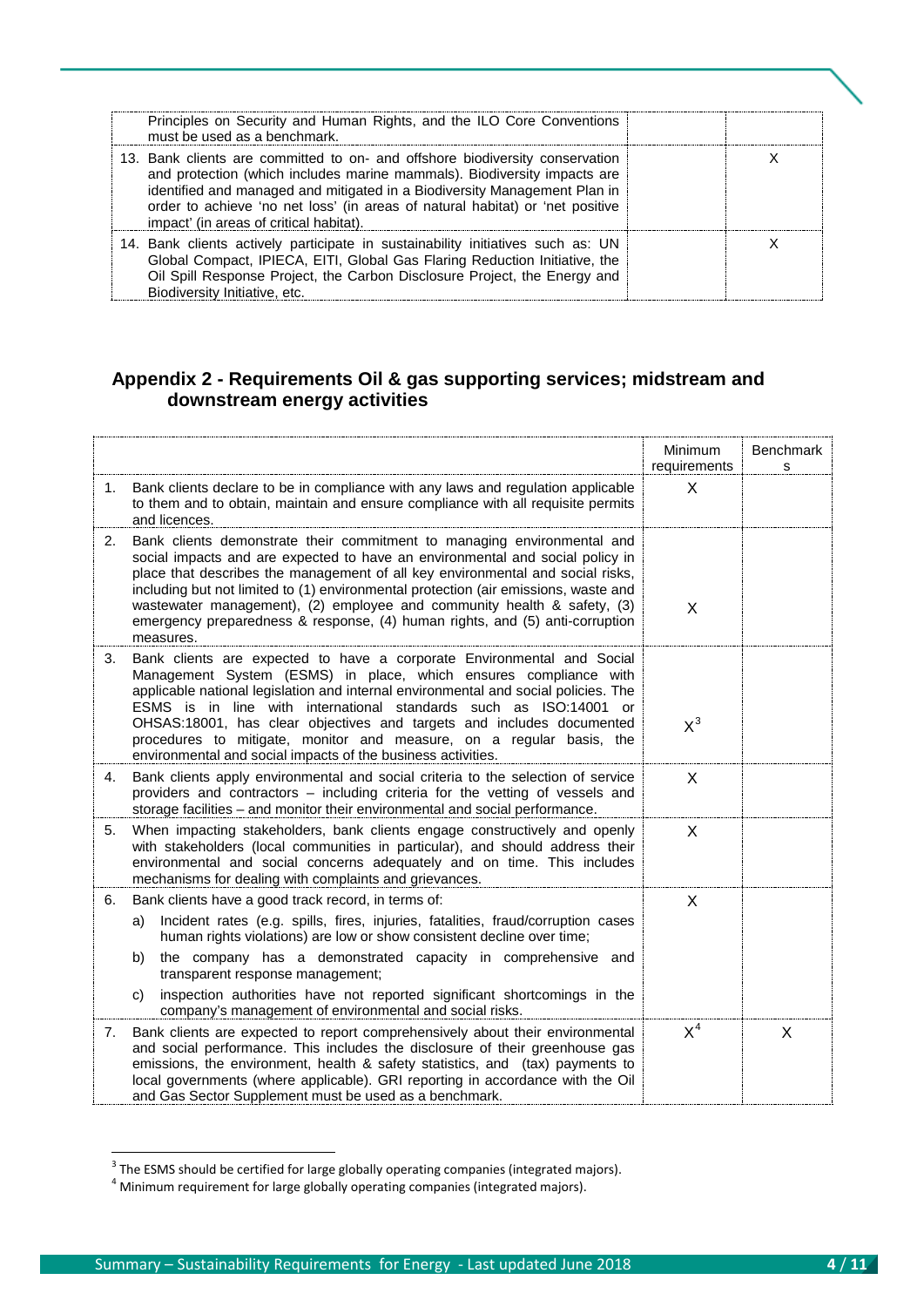| Bank clients apply Best Available Techniques in the oil & gas sector, are<br>8.<br>committed to reducing their Greenhouse Gas Emissions over time and aim to<br>improve resource efficiency (including water).                                                                                                                                                                                                                                                                                           | x |  |
|----------------------------------------------------------------------------------------------------------------------------------------------------------------------------------------------------------------------------------------------------------------------------------------------------------------------------------------------------------------------------------------------------------------------------------------------------------------------------------------------------------|---|--|
| Bank clients are committed to the continuous improvement of the management of<br>9.<br>environmental and social risks, with the aid of quantitative targets for<br>improvement (e.g. zero incidents/zero lost time injuries).                                                                                                                                                                                                                                                                            | x |  |
| 10. Bank clients ensure that human rights are respected under their corporate<br>responsibility. Oil & gas operations should be preceded by an adequate human<br>rights due-diligence process and clients should ensure remedy and<br>compensation measures to resolve potential (human rights) impacts. Compliance<br>with the UN Guiding Principles on Business & Human Rights, the Voluntary<br>Principles on Security and Human Rights, and the ILO Core Conventions must<br>be used as a benchmark. | х |  |
| 11. Bank clients are committed to on- and offshore biodiversity conservation and<br>protection (which includes marine mammals). Biodiversity impacts are identified<br>and managed and mitigated in a Biodiversity Management Plan in order to<br>achieve 'no net loss' (in areas of natural habitat) or 'net positive impact' (in areas<br>of critical habitat).                                                                                                                                        | X |  |
| 12. Bank clients actively participate in sustainability initiatives such as: UN Global<br>Compact, IPIECA, EITI, Global Gas Flaring Reduction Initiative, the Oil Spill<br>Response Project, the Carbon Disclosure Project, the Energy and Biodiversity<br>Initiative, etc.                                                                                                                                                                                                                              | X |  |

## **Appendix 3 - Requirements Trading of energy commodities**

|    |                                                                                                                                                                                                                                                                                                                                                                                                                                           | Minimum<br>requirements | <b>Benchmarks</b> |
|----|-------------------------------------------------------------------------------------------------------------------------------------------------------------------------------------------------------------------------------------------------------------------------------------------------------------------------------------------------------------------------------------------------------------------------------------------|-------------------------|-------------------|
|    | 1. Bank clients declare to be in compliance with any laws and regulation<br>applicable to them and to obtain, maintain and ensure compliance with all<br>requisite permits and licences.                                                                                                                                                                                                                                                  | X                       |                   |
| 2. | Bank clients apply environmental and social criteria to the selection of service<br>providers and contractors, including criteria for the vetting of vessels and<br>storage facilities. Or the client can demonstrate its compliance with<br>environmental and social standards of major oil & gas companies in its supply<br>chain.                                                                                                      | X                       |                   |
| 3. | Bank clients have a good track record, in terms of:                                                                                                                                                                                                                                                                                                                                                                                       | X                       |                   |
|    | Incident rates (e.g. law violations, fraud/corruption cases) are low or show<br>a)<br>consistent decline over time:                                                                                                                                                                                                                                                                                                                       |                         |                   |
|    | the company has a demonstrated capacity in comprehensive and<br>b)<br>transparent response management.                                                                                                                                                                                                                                                                                                                                    |                         |                   |
|    | inspection authorities have not reported significant shortcomings in the<br>C)<br>company's management of environmental and social risks.                                                                                                                                                                                                                                                                                                 |                         |                   |
| 4. | Bank clients demonstrate their commitment to managing environmental and<br>social impacts. At a minimum, clients are expected to have internal policies and<br>procedures that prevent bribery and corruption. Depending on the company's<br>specific activities, it may also have an environmental and social policy in place,<br>which addresses environmental protection, employee and community health &<br>safety, and human rights. |                         | X                 |
| 5. | Clients monitor the environmental and social performance of their service<br>providers and contractors.                                                                                                                                                                                                                                                                                                                                   |                         | X                 |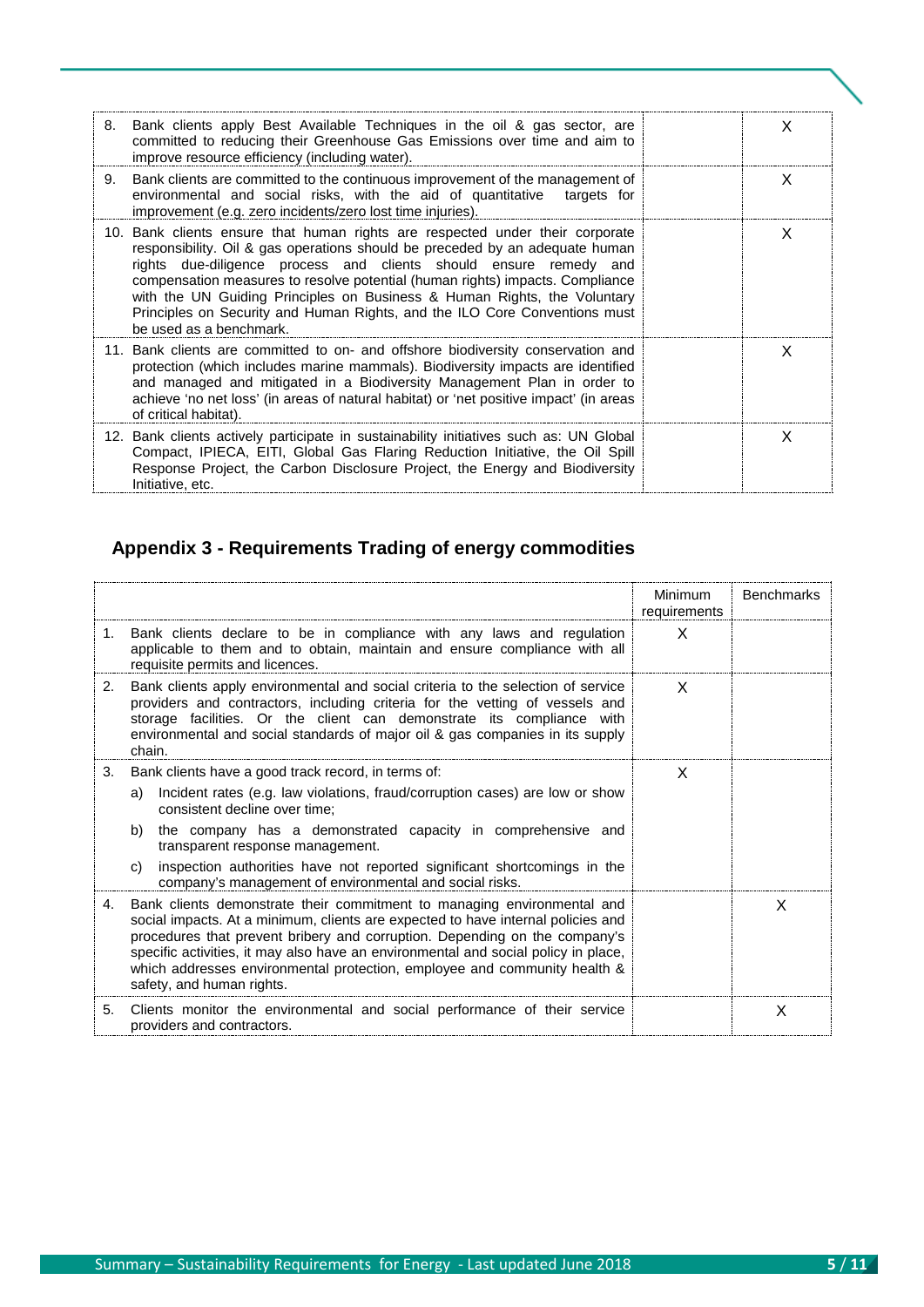## **Appendix 4 - Requirements Power Generation**

Although power generation activities potentially have high ESE impacts, the extent of the sustainability risks depends strongly on the specific energy source and applied method. In support of the 2015 Paris Agreement on Climate Change and its goal to limit the increase in global average temperature to well below 2°C above pre-industrial levels, ABN AMRO applies a two-tiered approach:

- The first tier (paragraph 4.5.1 and 4.5.2) consists of assessments at portfolio as well as individualcompany level to determine the acceptance of companies ("utilities") and projects in the power generation sector.
- If the company or project is found acceptable it must be assessed on the sustainability standards for companies and projects in the power generation sector (second tier, paragraph 4.5.3 and 4.5.4).

The sustainability standards of both tiers must also be used for reviews of existing business relations.

## **Tier 1 part a) Portfolio-level acceptance criteria – mix of electricity generation capacity**

- 1. The Bank aligns its lending portfolio with the "450 scenario" of the International Energy Agency (IEA). This scenario is the outcome of calculations by the IEA of the mix of electricity generation capacity from different power sources that is needed to limit the increase in global average temperature to 2°C.
- 2. The Bank focusses on the electricity generation capacity from coal and renewables (excluding hydropower<sup>[5](#page-5-0)</sup>) of all companies and projects in the power generation sector receiving and applying for loans at ABN AMRO.
- 3. For the period 2019-2020 the mix of electricity generation capacity of ABN AMRO's lending portfolio<sup>[6](#page-5-1)</sup> of companies and projects in the power generation sector must meet the following criteria:
	- o ≤ 28% lending exposure to coal-fired electricity generation capacity
	- $\circ$  ≥ 20% of lending exposure to renewable electricity generation capacity<sup>[7](#page-5-2)</sup>
- 4. From 2020 onwards, these criteria must be adjusted in order to continue to meet the (future) calculations of the IEA under the "450 scenario" or any revised scenario in line with updated agreements under the UN Framework Convention on Climate Change.

## **Tier 1 part b) Individual-company level**

- 1. The Bank is committed to support utilities that move away from the most carbon-intensive sources of power generation, make the transition towards renewable energy sources and reduce their greenhouse gas emissions. This is reflected in the acceptance criteria for individual companies in the power generation sector that must be applied in the context of client, credit and deal acceptance<sup>[8](#page-5-3)</sup>:
- A. Does the company have an energy transition strategy?
	- Yes, continue with criterion B
	- No, not acceptable

<sup>6</sup>Limited to the Corporate and Institutional Banking portfolio

<span id="page-5-0"></span><sup>&</sup>lt;sup>5</sup> Hydropower is not included in the calculations used for this policy as this not a relevant energy source in the markets in which ABN AMRO operates.

<span id="page-5-2"></span><span id="page-5-1"></span> $^7$  These percentages must be calculated by multiplying the committed loan amount with the relative mix of electricity generation capacity of our utilities clients and projects, aggregating to a weighted portfolio average.

<span id="page-5-3"></span> $8$  These criteria are not applicable to stand-alone project finance for the development of renewable energy or gas-fired power plants.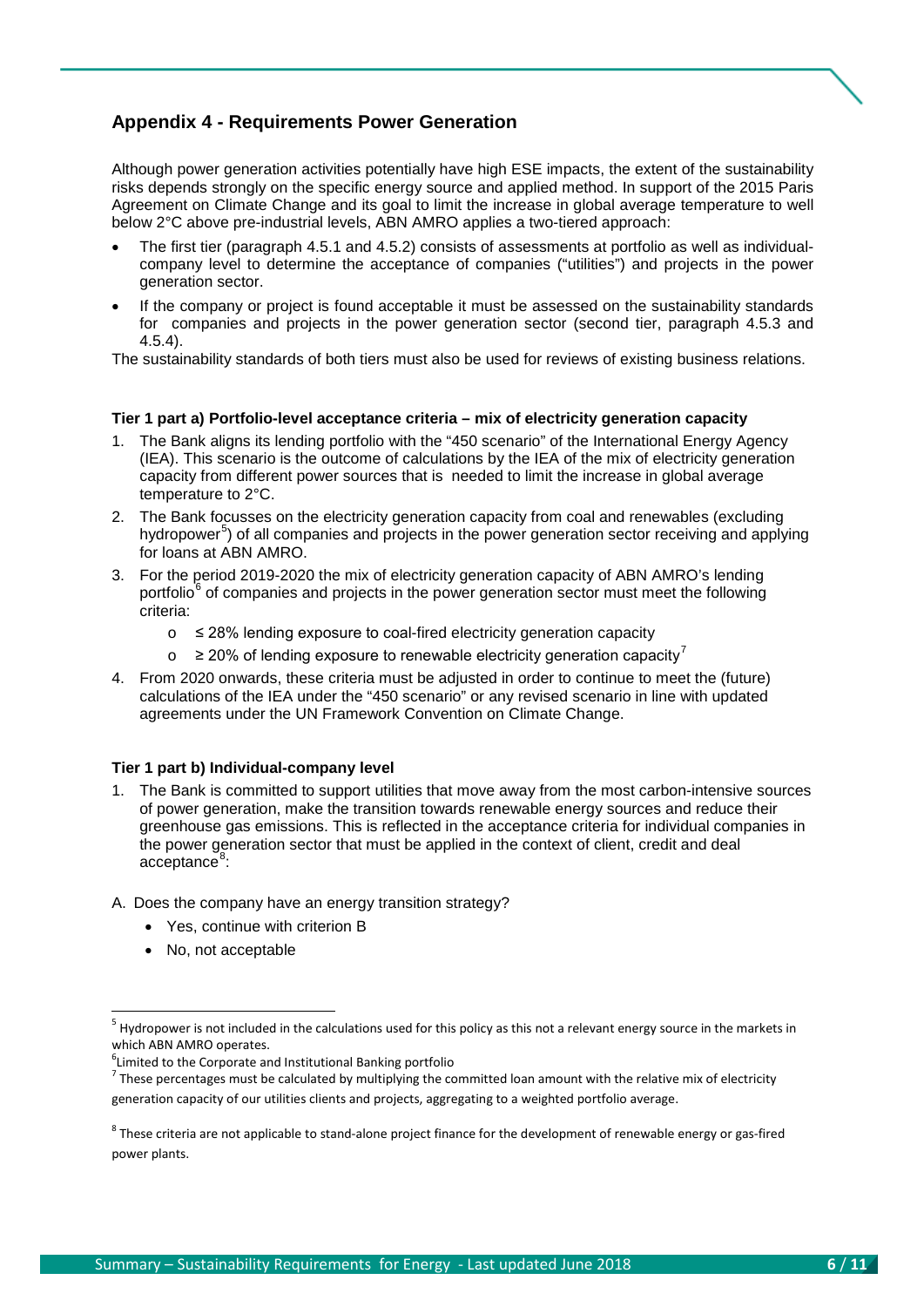- The energy transition strategy should at least address:
	- Measurable targets on the reduction of greenhouse gas emissions
	- Measurable targets on investments in electricity generation from renewable energy sources and/or moving the energy mix of the utility company towards low-carbon energy sources
	- Commitment not to increase coal-fired electricity generation capacity
- B. Is lignite excluded from the company's electricity generation capacity?
	- Yes, continue with criterion C
	- No, but the company has a short term lignite phase out strategy, continue with criterion 3
	- No, and the company does not have a lignite phase-out strategy, not acceptable
- C. Does coal-fired electricity generation capacity account for < 30% of the company's total electricity generation capacity?
	- Yes, company acceptable, proceed to tier 2 (paragraph 4.4.3)
	- no, coal capacity ≤ 50%, acceptability based on supplementary considerations listed below
	- no, coal capacity > 50%, company not acceptable

Supplementary considerations following criterion C:

- In case coal-fired electricity generation capacity accounts for 30-50% of a company's total electricity generation capacity, the following considerations must be taken into account to determine its acceptability:
	- Trend in CO2 -emissions;
	- CO2 -emissions per unit of electricity produced (KWh/MWh) compared to regional average;
	- Efficiency level of the coal-fired electricity generation plants compared to current best practice and regional average;
	- Quality (grade) of the coal used in the power plants;
	- Application of cogeneration or combined heat and power;
	- Capture and storage of carbon and other emissions (e.g. NOx, SOx, particulates, ash).

#### **Tier 2 part a) Generic bank standards**

The following standards apply to clients that are directly involved in power generation. These utilities may generate electricity from one or several of the following energy sources:

- Fossil-fuel powered (coal, oil/diesel, gas)
- Renewable (wind, solar, hydro, biomass, geothermal, tidal, salinity gradient/osmotic)
- Waste incineration
- Nuclear power

| <b>Table 4:</b> Generic bank standards for utilities |                                                                                                                                                                                                                                                                                                                                                                                                                                                                                                                     | Minimum<br>requirements | <b>Benchmarks</b> |
|------------------------------------------------------|---------------------------------------------------------------------------------------------------------------------------------------------------------------------------------------------------------------------------------------------------------------------------------------------------------------------------------------------------------------------------------------------------------------------------------------------------------------------------------------------------------------------|-------------------------|-------------------|
|                                                      | 1. Bank clients declare to be in compliance with any laws and regulation applicable<br>to them and to obtain, maintain and ensure compliance with all requisite permits<br>and licences.                                                                                                                                                                                                                                                                                                                            | х                       |                   |
|                                                      | 2. Bank clients demonstrate their commitment to the management of environmental<br>and social impacts and are required to have an environmental and social policy in<br>place that describes the management of all key environmental and social risks,<br>such as (1) environmental protection (air emissions, water management, waste-<br>and wastewater management), (2) employee and community health & safety, (3)<br>emergency preparedness & response, (4) human rights, and (5) anti-corruption<br>measures. |                         |                   |
| 3.                                                   | Bank clients have a corporate Environmental and Social Management System<br>(ESMS) in place that ensures compliance with applicable national legislation and<br>internal environmental and social policies. The ESMS is in line with international                                                                                                                                                                                                                                                                  |                         |                   |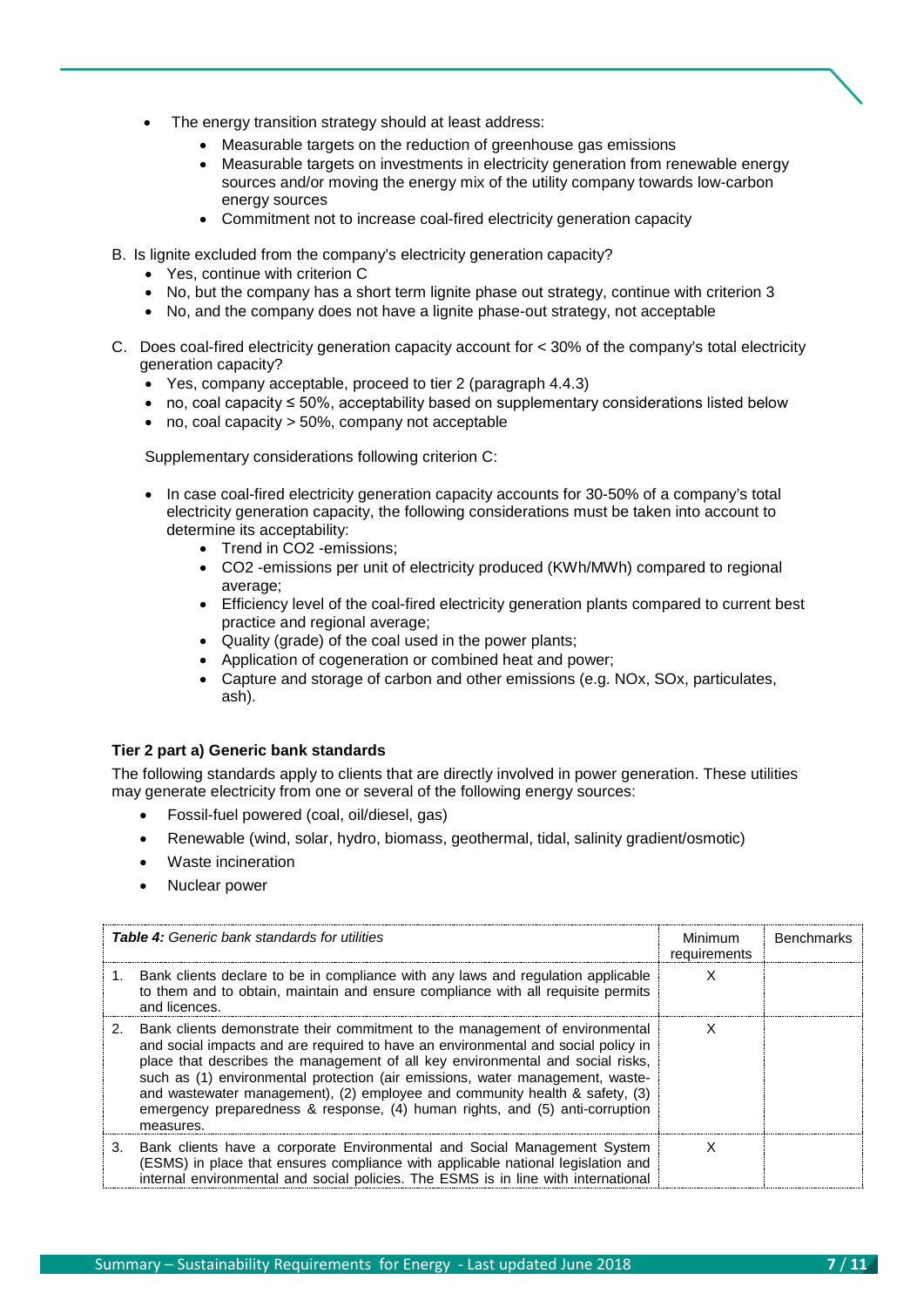|    | standards such as ISO:14001 or OHSAS:18001, has clear objectives and targets<br>and includes documented procedures to mitigate, monitor and measure, on a<br>regular basis, the environmental and social impacts of the business activities.                                                                                             |   |   |
|----|------------------------------------------------------------------------------------------------------------------------------------------------------------------------------------------------------------------------------------------------------------------------------------------------------------------------------------------|---|---|
| 4. | Bank clients have clear targets to reduce their greenhouse gas emissions over<br>time. These targets can be either on an absolute level, or defined as a specific<br>emission level per unit of electricity produced (e.g. x Mt CO2 / MWh).                                                                                              | X |   |
| 5. | For new power plants, an independent research report should confirm that the<br>power plant is capable of cost efficiently meeting known future (environmental)<br>regulations. This report should cover adaptations to remain compliant with all<br>relevant laws, regulations and permit requirements during the operational lifetime. | X |   |
| 6. | Bank clients apply environmental and social criteria to the selection of service<br>providers and contractors. In addition, clients monitor the environmental and social<br>performance of their service providers and contractors.                                                                                                      | X |   |
| 7. | Bank clients engage constructively and openly with stakeholders (local<br>communities in particular), and should address their environmental and social<br>concerns adequately and on time. This includes mechanisms for dealing with<br>complaints and grievances.                                                                      | X |   |
| 8. | Bank clients have a good track record, in terms of:                                                                                                                                                                                                                                                                                      | X |   |
|    | Incident rates (e.g. spills, fires, injuries, fatalities, fraud/corruption cases<br>a)<br>human rights violations) are low or show consistent decline over time;                                                                                                                                                                         |   |   |
|    | the company has a demonstrated capacity in comprehensive and transparent<br>b)<br>response management;                                                                                                                                                                                                                                   |   |   |
|    | inspection authorities have not reported significant shortcomings in the<br>C)<br>company's management of environmental and social risks.                                                                                                                                                                                                |   |   |
| 9. | Bank clients comprehensively report about their environmental and social<br>performance. This includes disclosure of their greenhouse gas emissions,<br>environment, health & safety statistics. GRI must be used as a benchmark.                                                                                                        | X |   |
|    | 10. New power plants and retrofits should adopt Best Available Techniques. As a<br>benchmark, clients should adhere to the European Union's Best Available<br>Techniques Reference Document (BREF) for Large Combustion Plants or BREF<br>for Waste Incineration                                                                         |   | X |
|    | 11. The integration of a combined heat and power system (CHP) should be thoroughly<br>examined during the design phase of a new power plant. If CHP is not integrated<br>in the new power plant, the client should provide a plausible explanation for this<br>decision.                                                                 | X |   |
|    | 12. Bank clients are committed to the continuous improvement of the management of<br>environmental and social risks, with the aid of quantitative<br>targets for<br>improvement (e.g. zero incidents/zero lost time injuries).                                                                                                           | X |   |
|    | 13. Bank clients develop appropriate decommissioning plans for power plants<br>(including rehabilitation of the natural environment where applicable).                                                                                                                                                                                   | X |   |
|    | 14. Bank clients are committed to biodiversity conservation and protection.<br>Biodiversity impacts are identified and managed and mitigated in a Biodiversity<br>Management Plan in order to achieve 'no net loss' (in areas of natural habitat) or<br>'net positive impact' (in areas of critical habitat).                            |   | Χ |
|    | 15. Bank clients actively participate in sustainability initiatives such as the Better Coal<br>Initiative, UN Global Compact, the Carbon Disclosure Project, etc.                                                                                                                                                                        |   | X |

<span id="page-7-0"></span><sup>&</sup>lt;sup>9</sup> Best Available Techniques Reference Documents available at[: http://eippcb.jrc.ec.europa.eu/reference/lcp.html](http://eippcb.jrc.ec.europa.eu/reference/lcp.html)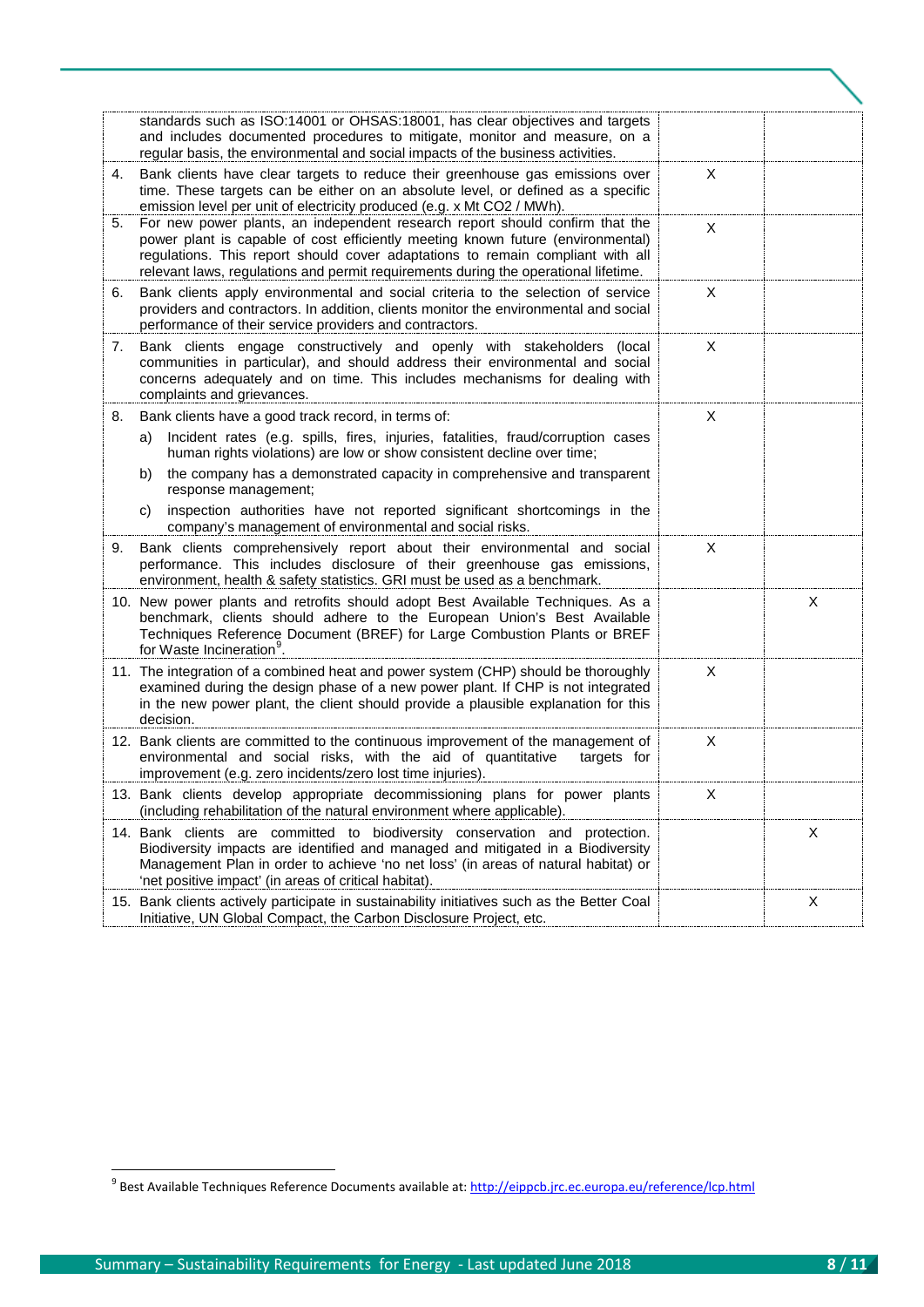## **Tier 2 part b) Additional bank standards**

While power generation from non-conventional energy sources is generally less environment-polluting than power generation from fossil fuels, it may pose other environmental and social risks. Therefore, table 5 lists additional standards to mitigate these specific risks.

| <b>Table 5:</b> Additional bank standards for utilities |                                                                                                                                                                                                                                                                                                                                                                                                                          | Minimum requirement applicable<br>to power generation from: |
|---------------------------------------------------------|--------------------------------------------------------------------------------------------------------------------------------------------------------------------------------------------------------------------------------------------------------------------------------------------------------------------------------------------------------------------------------------------------------------------------|-------------------------------------------------------------|
| 1.                                                      | Bank clients involved in the (potential) construction or expansion of wind<br>parks, dams and other plants generating hydro-, tidal, salinity gradient or<br>incinerated waste power conduct a social and environmental impact<br>assessment detailing adequate mitigations of the associated risks prior to<br>the start of construction works.                                                                         | Wind,<br>Hydro,<br>Tidal,<br>Salinity gradient              |
| 2.                                                      | Bank clients make sure that the (potential) construction or expansion of dams<br>and other plants generating hydropower is preceded by free, prior and<br>informed consent (FPIC) of potentially affected communities including project<br>selection, compensation, resettlement and benefits sharing. Suitable<br>provisions for equitable benefit sharing must be provided to and accepted by<br>affected communities. | Hydro                                                       |
| 3.                                                      | Bank clients have a stakeholder management system and a grievance<br>mechanism in place and actively engage with local communities.                                                                                                                                                                                                                                                                                      | Wind, Hydro,<br>Tidal, Salinity gradient                    |
| 4.                                                      | If adverse negative impacts are unavoidable, bank clients shall provide<br>affected communities with fair, appropriate and legally guaranteed<br>compensation and assistance to restore or improve their living conditions.                                                                                                                                                                                              | Hydro, Tidal,<br>Salinity gradient                          |
| 5.                                                      | Bank clients minimize the negative impacts on biodiversity. The construction<br>or expansion of wind parks, dams and other plants generating hydro-, tidal or<br>salinity gradient power is preceded by a detailed analysis of the potential<br>impact on biodiversity, including the effects on (migratory) birds and bats,<br>aqua- and marine life.                                                                   | Wind,<br>Hydro,<br>Tidal,<br>Salinity gradient              |
| 6.                                                      | Bank clients minimize the negative impacts on the eco-system. The<br>construction or expansion of dams and other plants generating hydro-, tidal-<br>or salinity gradient power is preceded by a detailed analysis of the potential<br>impact on the marine and water systems (including water levels and quality)<br>and (international) waterways.                                                                     | Hydro,<br>Tidal,<br>Salinity gradient                       |
| 7.                                                      | Bank clients assure that issues involving international waterways are covered<br>by an appropriate agreement between the beneficiary state and the other<br>riparian. In absence of such an agreement, the client assures that the project<br>must not cause harm to the other riparian.                                                                                                                                 | Hydro                                                       |
| 8.                                                      | The client must assure that a project site is selected through a transparent<br>and participatory process and that reasonable alternatives have been<br>considered based on project characteristics, potential environmental and<br>social impacts, as well as the feasibility of mitigation requirements.                                                                                                               | Hydro                                                       |
| 9.                                                      | If a project classified as high risk/category A, the client must involve an<br>independent third party in the project assessment and/or monitoring process.                                                                                                                                                                                                                                                              | Hydro                                                       |
|                                                         | 10. If a project classified as high risk/Category A, a third party must confirm the<br>project's compliance with all applicable World Bank Group safeguards and<br>IFC Performance Standards.                                                                                                                                                                                                                            | Hvdro                                                       |
|                                                         | 11. For the construction of dams, bank clients apply the seven principles for dam<br>building of the World Commission on Dams (WCD).                                                                                                                                                                                                                                                                                     | Hydro                                                       |
|                                                         | 12. Banks clients assure that no persistent organic pollutants, no harmful<br>concentrations of other toxic pollutants and ashes and a minimized amount of<br>greenhouse gases are emitted.                                                                                                                                                                                                                              | Waste incineration                                          |
|                                                         | 13. The source of the biomass complies with the ABN AMRO Sustainability<br>Sector Policy for Agri Commodities.                                                                                                                                                                                                                                                                                                           | <b>Biomass</b>                                              |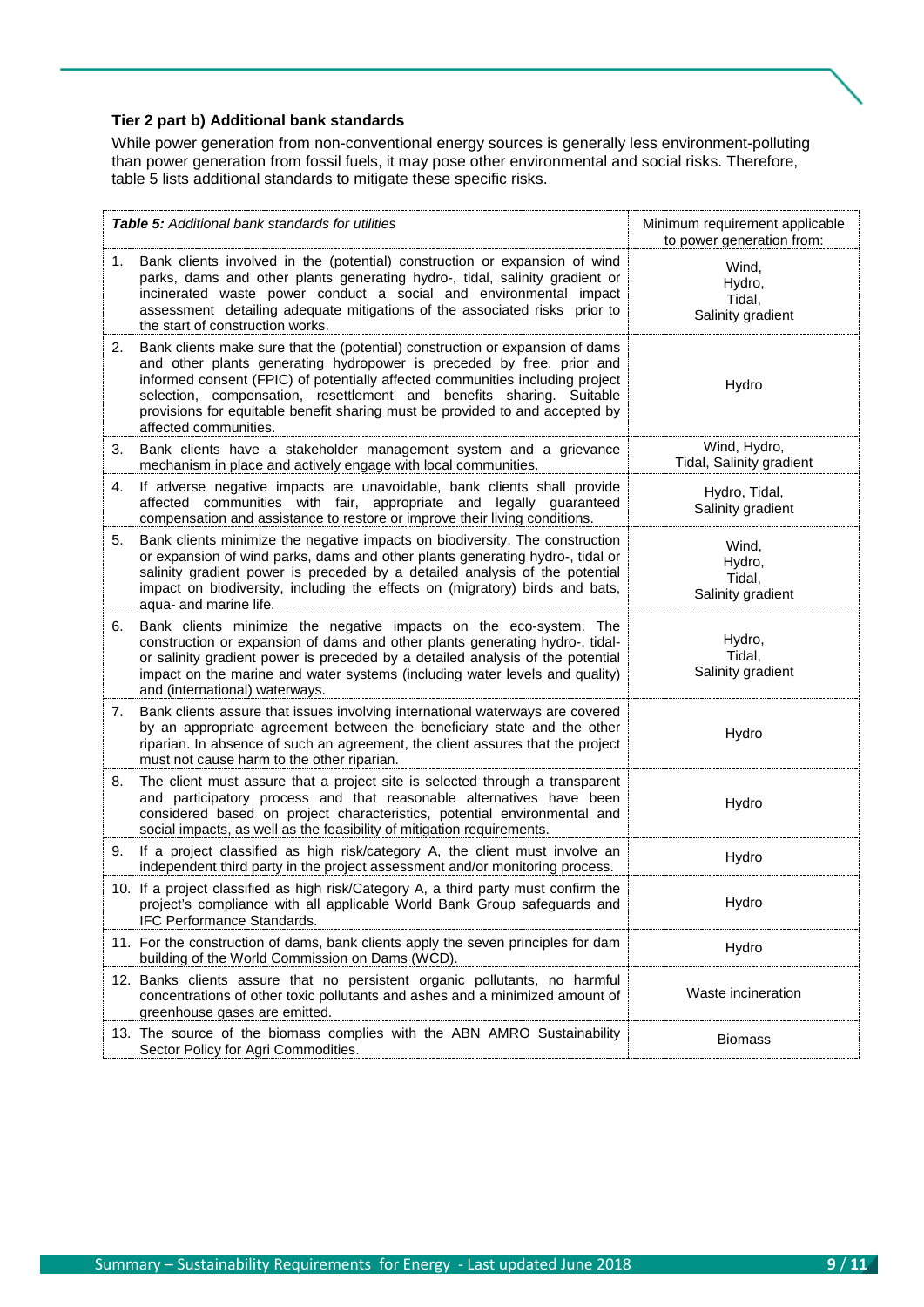## **Appendix 5 –Sensitive Energy Sector Activities**

## **1. Existing Nuclear power**

Credit proposals directly related to nuclear power, not including stand-alone project finance of nuclear power plants, must be assessed on a case-by-case basis and require approval by the Executive Board. This includes engagements with:

- Enhancement of nuclear power plants
- Decommission of nuclear power plants
- Waste consultancy

In its case-by-case assessments the bank must assess the initiative against strict requirements, including:

- Client and host country apply the IAEA safety and security requirements
- Improvement of the safety of an existing nuclear plant
- Prolongation of the life of the reactors only if Best Available Techniques are applied
- Backing of the multilateral institutions
- Export Credit Agency coverage and sovereign guarantees (if relevant)<sup>[10](#page-9-0)</sup>
- Transaction structured such that the bank receives an indemnity for all nuclear liability
- Only in countries that have signed the Nuclear Non-Proliferation Treaty and that limit themselves to the peaceful use of nuclear technology.

## **2. Shale gas & coal seam gas (coal seam methane / coal bed methane)**

Bank clients should clearly demonstrate their commitment to community and stakeholder engagement in each phase of development. Prior to commencing their operations, clients should:

- perform a careful study of the geology of the area to mitigate risks of seismic impacts
- conduct well integrity testing to prevent leaks and ensure isolation from other strata (freshwater aquifers in particular)
- carry out baseline water testing.

It is expected that the result of these studies and operational tests are publicly disclosed.

With regard to their operations, clients should be willing to:

- openly disclose data on their production methods (including the contents of fracturing fluid and volumes and characteristics of waste water and air emissions)
- undertake steps to minimise greenhouse gas emissions from flaring or venting of gas to the atmosphere
- use water efficiently
- perform regular monitoring and testing of local water quality
- implement a wastewater management plan
- when using fracturing fluids, environmentally friendly alternatives should be considered where feasible.
- bank clients should ensure that their contractors and service providers comply with E&S standards along with all local laws and regulations.

In addition to these requirements, the bank actively considers the geographic context of the initiative in its case-by-case assessments. Current perspectives indicate that shale gas development is widely supported, and mature, in the United States, whereas European initiatives are "premature" due to public opposition deriving from environmental and social concerns.

<span id="page-9-0"></span> $10$  Backing of multilateral institutions and ECA coverage provides the bank with extra comfort.